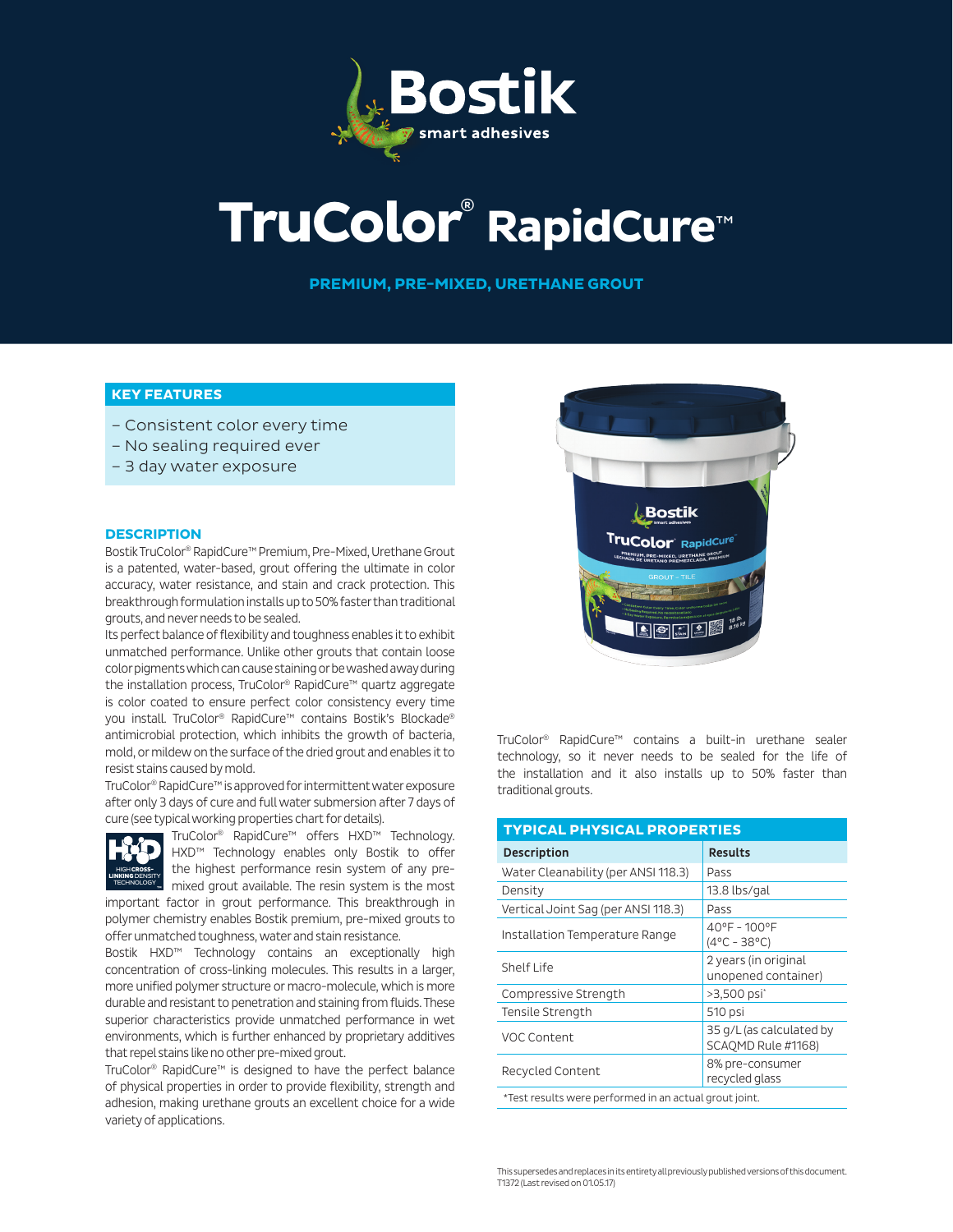Suitable applications include interior and exterior, residential and commercial installations with ceramic, porcelain, glass, metal and natural stone tiles on floors and walls in dry to intermittent wet or submerged applications. It can be used in horizontal (floor) grout joint widths from 1/16" to 1/2" and vertical (wall) grout joints from 1/16" to 1/4".

TruColor® RapidCure™ is a revolutionary new technology which employs state-of-the-art urethane chemistry. As of yet, there is no current ANSI or ASTM standard for this technology (ANSI 118.3 pertains only to epoxy grout products); however, for comparative purposes, physical and chemical properties are listed on the previous page.

#### **PRODUCT BENEFITS**

- Premixed, for fast, easy installation
- 3 day intermittent water exposure
- Submerged applications
- No powdered pigment additives\*
- No color fading, streaking or shading even when wet!
- Does not contribute to efflorescence
- No sealing required ever!
- Chemical and stain resistant
- Re-usable (when stored properly in original container)
- UV stable colors will not yellow, darken or fade
- Easy water clean up
- Non-sag formula ideal for vertical surfaces
- May contribute to USGBC LEED® Credits: MR 4.1 & 4.2 (Recycled Content) and EQ 4.1 (Low-Emitting Materials) \* White contains some loose pigment

#### **DIRECTIONS FOR USE**

Read and understand this technical data sheet and associated material safety data sheet completely before beginning. Always use protective clothing (gloves and eye protection) when working with grout. When installing tile, follow applicable ANSI, TCNA and NTCA installation standards.

#### **INSTALLATION**

PRIOR TO GROUTING FULL INSTALLATION, APPLY TO A TEST AREA TO BECOME FAMILIAR WITH APPLICATION AND TO ENSURE PRODUCT SATISFACTION.

#### **PREPARATION PRIOR TO APPLYING GROUT**

- 1. Ensure tile is firmly set and mortar is completely dry.
- NOTE: When waterproofing, ensure waterproofing products are installed over the mud bed (not under). Wait at least 24 hours after setting tile before grouting with TruColor® RapidCure™. Always follow tile manufacturer's instructions before grouting.
- 2. Remove all spacers, water, debris and adhesive from tile joints. Make sure the tile and the grout joints are clean and free of any contaminants that may inhibit the bond. For best results, the surface of tile should be at room temperature (70°F/21°C to 75°F/24°C). Urethane materials are affected by temperature and humidity variations. Cool temperatures and/or high humidity will slow cure time.
- 3. To facilitate cleaning it is helpful to pre-seal porous or matte-finished surfaces (including unglazed porcelain, matte-finished glazed tile, and matte glass) with a water-based sealer (natural stone) or grout release (tile), including sides of natural stone The textured surfaces of these tiles allow the grout to settle into the textured surfaces during application making it more difficult to easily clean.

For glass, metal, marble, stone and other soft tiles, prepare a mockup and test the grout to ensure compatibility and that the grout may be installed without scratching the tile.

4. Prior to re-grouting existing grout joints, completely remove all of the old grout and any surface contaminants. Rinse any residual material out of grout joints, then allow joints to completely dry before re-grouting.

#### **TYPICAL WORKING PROPERTIES**

| <b>Description</b>                                                       | <b>Time</b> |
|--------------------------------------------------------------------------|-------------|
| Working Time                                                             | 3 hours     |
| Tack-Free Time                                                           | 8 hours     |
| Ready for Light Foot Traffic                                             | 24 hours    |
| Ready for Heavy Foot Traffic                                             | 3 days      |
| Stain Resistant (Food, Beverages, etc.)                                  | 3 days      |
| Cure Time Before Intermittent Water Exposure<br>(>70°F/21°C and <50% RH) | 3 days      |
| Cure time before use in submerged installations**                        | 7 days      |

\*\*Contact Bostik Tecnical Services to determine suitability for grouting any tile or stone that is to be submerged.

#### **CHEMICAL RESISTANCE PROPERTIES (PER ASTM C267)**

| <b>Chemical Resistance</b>        | <b>Typically Found In</b>                     | <b>Results</b> |  |  |  |
|-----------------------------------|-----------------------------------------------|----------------|--|--|--|
| Acetic Acid (3%)                  | Vinegar                                       | Pass           |  |  |  |
| Ammonium Chloride                 | Shampoo                                       | Pass           |  |  |  |
| Citric Acid Solution (100 g/L)    | <b>Household Cleaners</b>                     | Pass           |  |  |  |
| Lactic Acid                       | Milk                                          | Pass           |  |  |  |
| Phosphoric Acid (10%)             | <b>Household Cleaners</b>                     | Pass           |  |  |  |
| Sulfamic Acid (10%)               | Cleaning Agents                               | Pass           |  |  |  |
| Sodium Hypochlorite<br>$(1:1)$ 3% | Bleach, Household<br>Chemicals, Disinfectants | Pass           |  |  |  |
| Hydrochloric Acid (10%)           | Muriatic Acid                                 | Pass           |  |  |  |
|                                   |                                               |                |  |  |  |

Results shown are typical and reflect test procedures used by the Tile Council of North America (TCNA).

#### **APPLICATION OF GROUT**

1. Lightly dampen a sponge with clean water and apply to the top of the tile in a 2 to 10 square foot area (an arm's length). Wet tile enough to dampen while ensuring water is not pooling in grout joints.



INSTALLATION TIP: Add 1 tablespoon of Dawn® dishwashing liquid per gallon of water and use to pre-wet tile to act as a grout release on matte finished tile surfaces.

NOTE: Do not use Dawn® dishwashing liquid in water used to clean up grout after application.

#### **WHILE SPREADING GROUT**

2. Grout small areas at a time. Typically grout a 2 to 10 square foot area (an arm's length) or an area you can comfortably grout in 2 to 3 minutes. It is more a matter of time spent spreading grout than distance covered. Spreading too far without cleaning within



two to three minutes will allow the grout to begin to cure on the surface of the tile and create haze issues. Work grout back and forth along the joint holding the float at a 45 degree angle to the face of the tile ensuring grout joints are completely packed. Ensure you have enough product on the surface of the tile while grouting to ensure you can easily move it around and pack the joints. Then hold the float at a 90 degree angle to the face of the tile and

moving the trowel at a 45 degree angle to the line of the grout joint remove the excess grout with the float. This should remove 95% of the grout from the tile surface.



NOTE: For best results, do not grout a large area and make sure to clean as you go.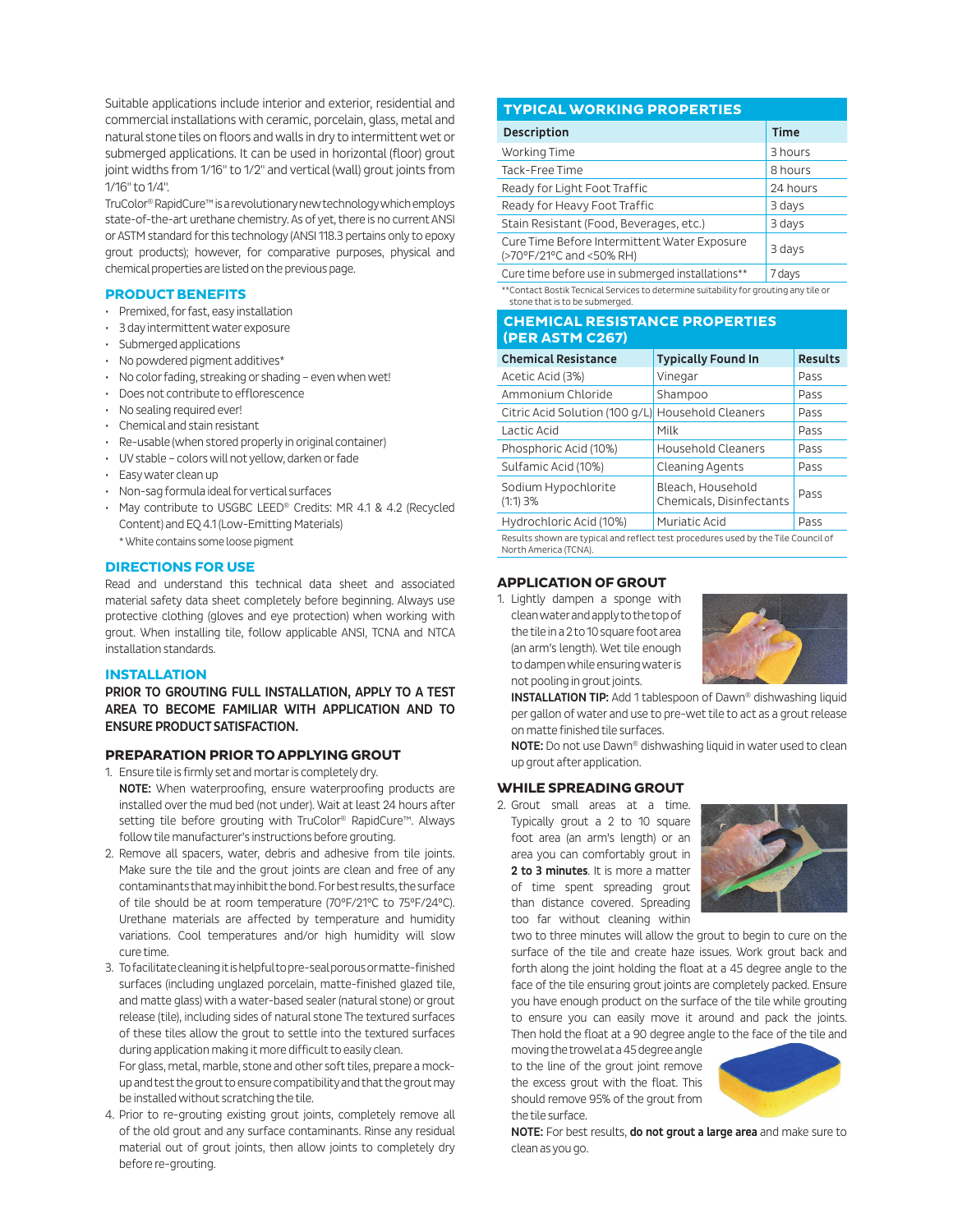#### **INITIAL CLEAN-UP**

We recommend using a sponge with a blue microfiber on one side and two rinse buckets as follows:

- 1. Double-rinse your sponge before each cleaning by dipping the sponge into the first bucket of water and then the second bucket of water. Squeeze sponge after rinsing in each bucket.
- 2. Using the yellow side of the sponge, lightly work the sponge in a circular motion to loosen grout residue on the surface of the tile and tool and form the grout joints. Now dip the sponge in the second bucket of water. Using the blue side of the sponge, hold the sponge flat on the surface of the tile and wipe off excess grout residue at a 45 degree angle to the grout joints.
- 3. Repeat this process once and then move on to the next grouting area. Remember not to spread an area larger than you can clean within 2 to 3 minutes.
- 4. Change the first bucket of rinse water approximately every 50 to 100 square feet or when the second bucket of rinse water no longer appears clean or clear. This avoids re-depositing the clear urethane binder back on the surface of the tile.
- 5. There is no need to change both buckets of rinse water as you simply move the second bucket into the first bucket position and place the fresh bucket of rinse water in the second bucket position. This saves time and water!

Check your work as you clean. Repair any low spots with additional grout. DO NOT over wash grout joints.

INSTALLATION TIP: If working alone, only grout as far as you can reach (arm's length) before cleaning. If working as a team, one person should grout, while the other(s) are cleaning immediately (no more than 2 to 3 minutes) behind the first person.

6. Squeeze as much water out of sponge as possible before placing on tile.



7. Place sponge flat on tile surface and use very light pressure to ensure a full, flush grout joint.





Use light pressure and keep sponge flat on tile surface.

Do not bend sponge as this pulls grout from the joint.

#### **AFTER SPREADING GROUT** If this process is followed consistently, the only grout residue remaining should be easily removed by moving a dry cotton (white and lint free) or microfiber cloth across the surface of the tile in a circular motion two or three times.

After grouting for approximately 1½ hours, inspect the area to see if you notice a film/haze on the surface of the tile. If you notice a film or haze, lightly tap the grout joints with your finger to ensure the joint is firm and the grout does not transfer to your finger tip. When joint is firm, use an alcohol-based clear glass cleaner (for luxury vinyl tile, test first on a separate piece for compatibility) to remove any residual film or haze.

Spray alcohol-based clear glass cleaner on a nylon cleaning pad (such as a microfiber towel or 3M® Doodlebug™) designed for delicate surfaces. Rub the cleaning pad lightly over the urethane haze on the tile being careful not to disturb the grout joints.

| <b>18 LB. UNIT COVERAGE CHART (FT2)</b>                              |                              |                 |                              |                 |                             |                             |
|----------------------------------------------------------------------|------------------------------|-----------------|------------------------------|-----------------|-----------------------------|-----------------------------|
| <b>Tile Size</b>                                                     | $\frac{1}{16}$ <sup>11</sup> | $\frac{1}{8}$ " | $\frac{3}{16}$ <sup>11</sup> | $\frac{1}{4}$ " | $\frac{3}{8}$ <sup>11</sup> | $\frac{1}{2}$ <sup>11</sup> |
| $1''$ x $1''$ x $\frac{1}{4}''$                                      | 63                           | 32              |                              |                 |                             |                             |
| $2''$ x $2''$ x $\frac{1}{4}''$                                      | 126                          | 63              |                              |                 |                             |                             |
| $3'' \times 6'' \times \frac{5}{16}$                                 | 402                          | 206             | 140                          | 108             | $\overline{\phantom{0}}$    | $\overline{a}$              |
| $4" \times 4" \times \frac{5}{16}$                                   | 382                          | 196             | 134                          | 102             | ÷                           | ÷                           |
| $4\frac{1}{4}$ " x $4\frac{1}{4}$ " x $\frac{5}{16}$ "               | 214                          | 107             | 71                           | 54              | 36                          | 27                          |
| $4" \times 8" \times 7"$                                             | 168                          | 84              | 56                           | 42              | 28                          | 21                          |
| $6" \times 6" \times 7"$                                             | 189                          | 95              | 63                           | 47              | 32                          | 24                          |
| 8" x 8" x %"                                                         | 337                          | 168             | 112                          | 84              | 56                          | 42                          |
| 12" x 12" x %"                                                       | 505                          | 253             | 168                          | 126             | 84                          | 63                          |
| 13" x 13" x %"                                                       | 547                          | 274             | 182                          | 137             | 91                          | 68                          |
| 16" x 16" x %"                                                       | 673                          | 337             | 224                          | 168             | 112                         | 84                          |
| 18" x 18" x %"                                                       | 758                          | 379             | 253                          | 189             | 126                         | 95                          |
| 24" x 24" x %"                                                       | 1010                         | 505             | 337                          | 253             | 168                         | 126                         |
| <b>9 LB. UNIT COVERAGE CHART (FT2)</b>                               |                              |                 |                              |                 |                             |                             |
|                                                                      |                              |                 |                              |                 |                             |                             |
| <b>Tile Size</b>                                                     | $\frac{1}{16}$ <sup>11</sup> | $\frac{1}{8}$ " | $\frac{3}{16}$ <sup>11</sup> | $\frac{1}{4}$ " | $\frac{3}{8}$ <sup>11</sup> | $\frac{1}{2}$ <sup>11</sup> |
| $1''$ x $1''$ x $\frac{1}{4}''$                                      | 32                           | 16              |                              | ÷               |                             |                             |
| $2" \times 2" \times 7"$                                             | 63                           | 32              |                              |                 |                             |                             |
| $3'' \times 6'' \times \frac{5}{16}$                                 | 201                          | 103             | 70                           | 54              | -                           | $\overline{\phantom{0}}$    |
| $4" \times 4" \times \frac{5}{16}$                                   | 191                          | 98              | 67                           | 51              |                             |                             |
| $4\frac{1}{4}$ " $\times$ $4\frac{1}{4}$ " $\times$ $\frac{5}{16}$ " | 107                          | 54              | 36                           | 27              | 18                          | 13                          |
| $4" \times 8" \times 12"$                                            | 84                           | 42              | 28                           | 21              | 14                          | 11                          |
| $6" \times 6" \times 7"$                                             | 95                           | 47              | 32                           | 24              | 16                          | 12                          |
| $8" \times 8" \times 3"$                                             | 168                          | 84              | 56                           | 42              | 28                          | 21                          |
| 12" x 12" x %"                                                       | 253                          | 126             | 84                           | 63              | 42                          | 32                          |
| 13" x 13" x %"                                                       | 274                          | 137             | 91                           | 68              | 46                          | 34                          |
| 16" x 16" x %"                                                       | 337                          | 168             | 112                          | 84              | 56                          | 42                          |
| 18" x 18" x %"                                                       | 379                          | 189             | 126                          | 95              | 63                          | 47                          |
| 24" x 24" x %"                                                       | 505                          | 253             | 168                          | 126             | 84                          | 63                          |

size, joint width and depth.

Excessive haze may require a direct spray on the surface of the tile, more dwell time or repeated cleaning. Do not flood surface with cleaner. Allow cleaner to rest on the tile/stone surface for at least 60 seconds to ensure sufficient penetration. Use a damp sponge and clean water to rinse and remove film and cleaner. Finish by drying the tile surface with a clean towel or cloth. Remove any remaining film/haze before moving to next area to be grouted. This process eliminates the chances of having to go back for secondary haze removal (next day).

NOTE: Videos for the prevention and removal of haze are available at www.youtube.com/BostikUSA.

#### **RESIDUAL HAZE**

If additional haze removal is necessary Bostik Blaze™ Urethane Grout Haze Cleaner or Texspar Plus™ may be used. Make sure the grout is sufficiently cured to withstand light finger pressure without losing form. The approximate waiting time before additional cleaning is 3 hours in low humidity/warm temperature (<50% RH and >70°F/21°C) environments and 6 hours in high humidity/cool temperature (>50% RH and <70°F/21°C) environments. Spray Blaze™ on a nylon cleaning pad (such as a 3M® Doodlebug™) designed for delicate surfaces. Rub the cleaning pad lightly over the urethane haze on the tile being careful not to disturb the grout joints.

Excessive haze may require direct spray on surface, more dwell time or repeated cleaning. Do not flood surface with cleaner. Allow Blaze™ to rest on the tile/stone surface for at least 60 seconds to ensure sufficient penetration. Use a damp sponge and clean water to remove film and cleaner.